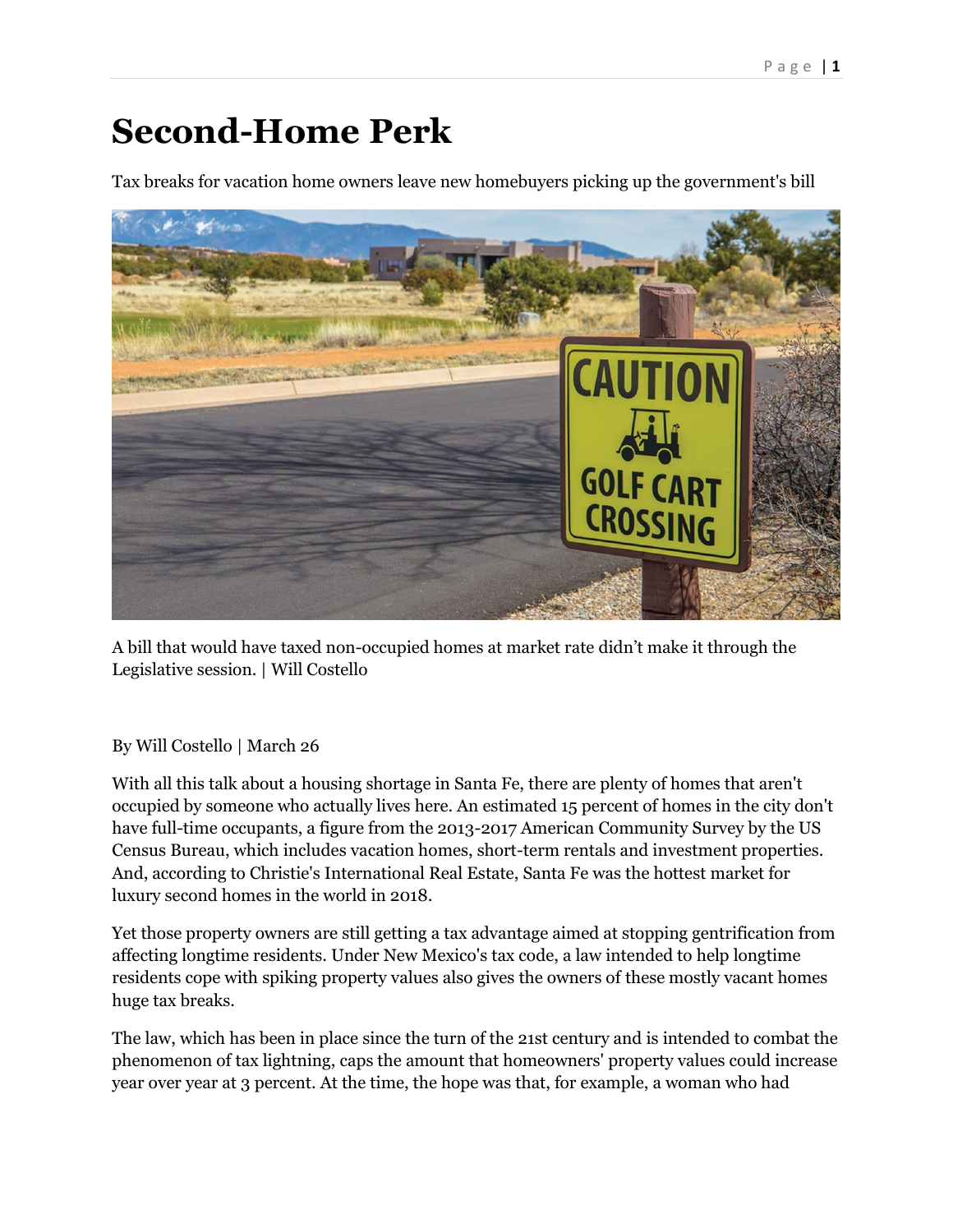owned a home on Canyon Road for decades wouldn't be crushed under high property taxes as wealthy newcomers flowed into the neighborhood.

As soon as a property owner sells the home, however, the county assessor is supposed to then assign it market value, and the new owner pays tax on that value. This has resulted in a system where people are encouraged by tax policy to hold on to properties for long periods of time rather than selling them. It also has reaped huge benefits for people the law had no intention of helping: landlords, investors and people who own second or third homes.

"When I first saw that it wasn't limited to owner-occupants, I thought, 'You're fucking kidding me!'" says Mike Loftin, executive director of local housing equity nonprofit Homewise.

In less colorful language, Santa Fe state Rep. Matthew McQueen has the same rhetorical question. He introduced a bill at this year's legislative session that would limit the 3 percent cap to owner-occupants, but the measure never made it to the House floor for a vote.

"If your home is a second home, or if it's a rental or investment property, or if it's owned by a corporation, then you probably don't need the 3 percent cap," McQueen tells SFR. "My bill would limit the cap to owner-occupied primary residences. … People recognize that the current situation is problematic, and this was at least a partial fix."

At the Las Campanas development northwest of Santa Fe, second homes are the bread and butter.

"I'd say 70-30," says Jonathan Bartlett, vice president of sales at Las Campanas. "Seventy percent second homes, 30 percent primary."

The luxury home development has over 900 units and its own country club that features a golf course, equestrian center, spa and a tennis court.

Homes in the area sold for, on average, \$848,000 in the last quarter of 2018, according to data from the Santa Fe Association of Realtors. Those homes are part of a record-high median home price for all single-family dwellings in the city and county that reached \$460,000. SFAR Government Affairs Director Donna Reynolds says those astronomical numbers not withstanding, the market needs to serve everyone.

"We need to provide housing to everyone, including people who are buying second homes and people who are living here full-time," she tells SFR.

The tax break policy, however, has severe implications for people looking to move to Santa Fe, or for young people looking to buy their first home or upsize into a better one, according to Loftin. Because the tax code heavily favors people who have owned their homes longer, including people who live elsewhere but own homes in town, much of the city's tax burden falls on new arrivals or people who recently bought a home.

It also can have the effect of stifling development, according to McQueen.